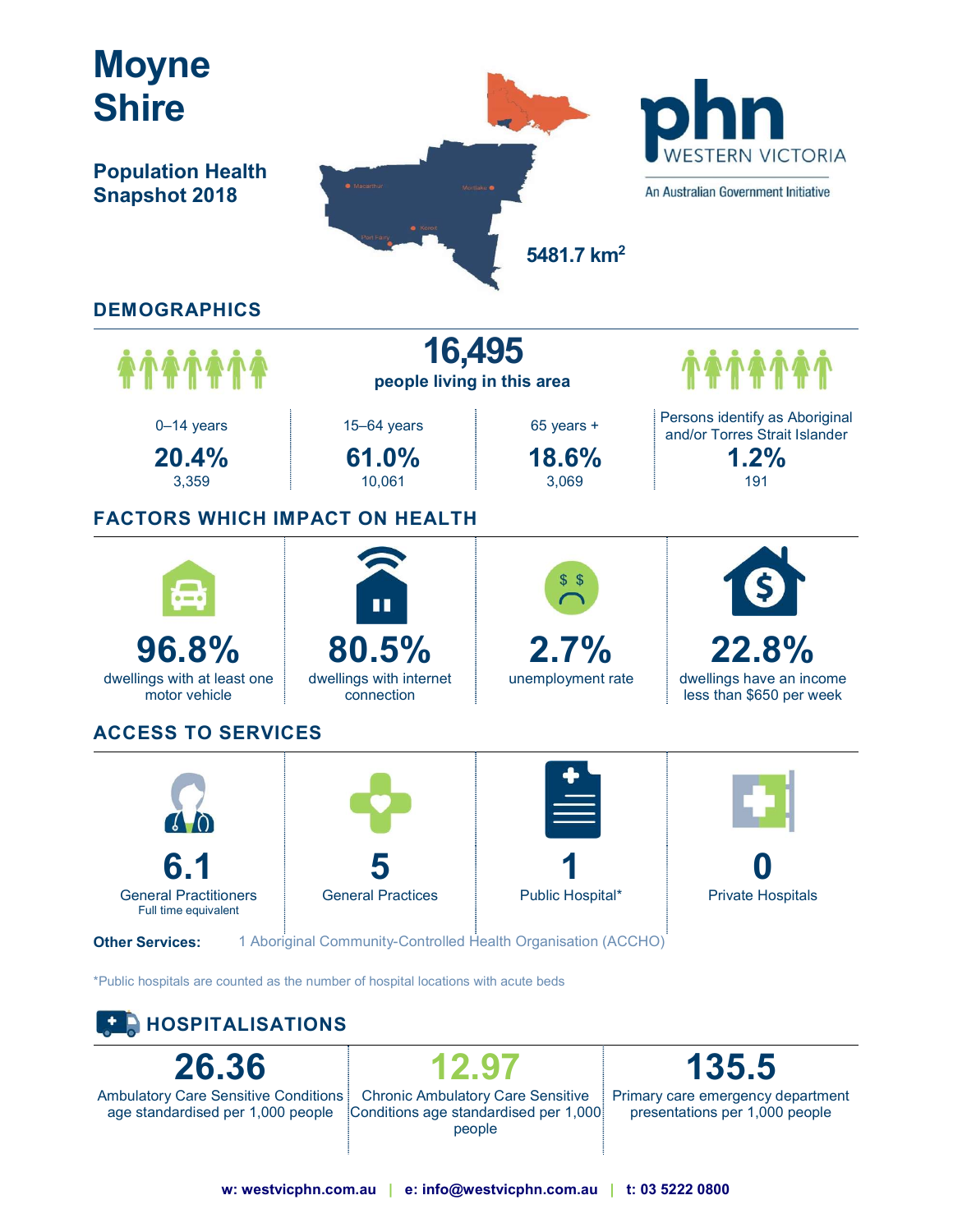## **Moyne Shire** Population Health

## Snapshot 2018



## **SOURCES**

Australian Bureau of Statistics 2017, 2016 Census of Population and Housing, General Community Profile, Australian Bureau of Statistics, retrieved 10 February 2018, <www.censusdata.abs.gov.au> | Australian Institute of Health and Welfare 2018, Mortality Over Regions and Time (MORT) books, Local Government Area (LGA), 2012-2016, Australian Institute of<br>Health and Welfare, Australian G Australian Institute of Health and Welfare, Australian Government, retrieved 18 November 2018, <http://hwd.health.gov.au/> | Australian Institute of Health and Welfare, Participation in the National<br>Bowel Cancer Screening <www2.health.vic.gov.au> | Department of Health and Human Services c.2018b, Rommunity Health Directory, Department of Health and Human Services (State Government of Victoria, retrieved 23<br><www2.health.vic.gov.au> | Depart 02 March 2018 <about.healthdirect.gov.au> | National Diabetes Services Scheme 2018, Diabetes Map (derived from National Diabetes Services Scheme Registrant database and the Australian<br>Bureau of Statistics population proje